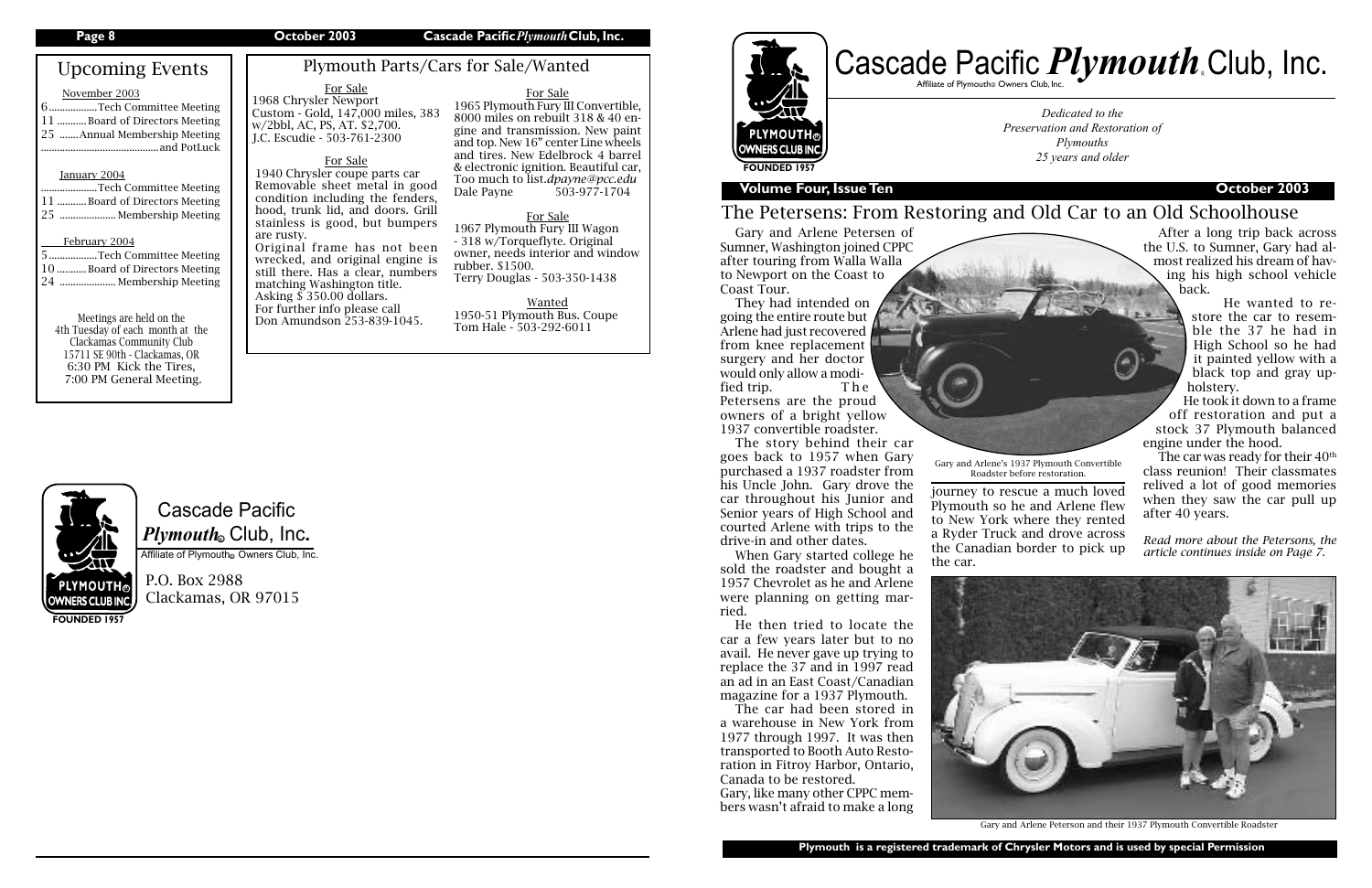| President Scott Farnsworth      |
|---------------------------------|
| PH:503-254-8300Portland, OR     |
| Vice PresidentDuanne Luckow     |
| PH:503-761-9411Portland, OR     |
| Secretary Vicki Williams        |
| PH:503-266-4287Canby, OR        |
| Treasurer Dolores Call          |
| PH:503-698-2301 Portland, OR    |
| Member at LargeJeff Jolly       |
| PH:503-656-7779 Oregon City, OR |

#### Standing Committees

| Activities                    | . Jerry Klinger    |
|-------------------------------|--------------------|
| PH:503-665-8330               | Gresham, OR        |
| Co-Membership.                | Bill Call          |
| PH:503-698-2301               | Clackamas, OR      |
| Co-Membership John Sweeney    |                    |
| PH:503-281-5159               | Portland, OR       |
| Newsletter                    | Mike Bade          |
| PH:503-653-8102               | Milwaukie, OR      |
| Refreshments Dennis Mowery    |                    |
| PH:503-760-3184               | Portland, OR       |
| Co-Tech Advisor  Jimmie Fox   |                    |
| PH:503-774-3441               | Portland, OR       |
| Co-Tech Advisor Dave Williams |                    |
| PH:503-266-4287               | Canby, OR          |
| Publicity                     | <b>Russ Ashley</b> |
| PH:503-666-5913               | Troutdale, OR      |
|                               |                    |

President Scott Farnsworth October 5<sup>th</sup>. presided over the September 23,

email/mail articles to: Mike Bade..............mdscbade@msn.com P.O. Box 2988- Clackamas, OR 97015

#### Membership:

Cascade Pacific Plymouth Club, Inc. Membership dues are \$20.00 per calendar year and must hold a current membership to th National Plymouth Club. Membership runs Jan. 1 thru Dec 31.

#### Advertising Rates:

Advertising is free to current Cascade Pacific Plymouth Club Members. Advertising Rate for Non- members is: \$10.00 per newsletter. one column by one inch. Photos accompanying classified ads are \$10.00 per newsletter inch buy 1 column (Black and White Only Discount Rates: Available to long term advertisements. Advertisements should be kept to Plymouth related services.



# Officers 2003 CPPC September Regular Meeting Highlights

2003 member meeting. There were 43 in attendance. Clifford Kleman from Springfield won the long distance award, driving 110 miles to the meeting. Dolores Call reported that there was \$6,626.36 in the club's account. A recommendation from the Board was made to keep the dues for 2004 at \$20.00.

Bill Call, reporting for the Membership Committee asked that other members volunteer to be greeters at each membership meeting. He and John Sweeney would like additional members to serve on the membership committee and act as greeters to new members and guests when they attend monthly meetings. Linda Farnsworth and Lorraine Griffey agreed to help out. Bill also presented an idea to the membership of creating a brochure type document that would highlight the club's activities and goals that could be presented to prospective members.

Lorraine Griffey gave a report on the tour to the Oregon Garden on September 17<sup>th</sup>. Fifteen attended and toured the garden, the Frank Lloyd Wright House and had lunch in Silverton. Lorraine has agreed to coordinate other "non-car" activities in the future. A suggestion has been made to tour the Pittock Mansion at Christmas time.

Jerry Klinger reminded members about the NW Car Collector's Swap Meet on October 18<sup>th</sup> and  $19<sup>th</sup>$ . The Club will have three or four cars on display and an area to promote membership. A sign up sheet was passed around for people to volunteer to man the membership booth. Jerry also reported on the Saturday, October 25th Covered Bridge Tour to be hosted by member Pat Brost. Members can meet at 9:30 at Clackamette Park to leave for the 180 mile round trip tour. The Canby Swap Meet will be held on

At the October member meeting a door prize was donated by Basket Bay, a local gift basket design and delivery service.

The beautifully designed basket was filled with items for a specialty breakfast. With the holidays coming up you may not know what to give that certain someone to make a lasting impression. Or maybe you get gifts for colleagues you work with to thank them for their help or business. Basket Bay can help.

 Owner Tracy Minato is eager to assist you with one of the many themed baskets she has to offer or specially design one with your suggestions.

Baskets come in all price ranges and are equivalent to having flowers delivered. We all know flowers eventually die but a basket from Basket Bay leaves a lasting impression.

Delivery is only \$3.00 in the Portland Metro area and baskets can also be shipped anywhere the customer desires. So, thank you Tracy for your generous basket donation.

Famed builder Harry Miller boosted the 77 hp engine to 125 hp at 4500 rpm (!). It was installed in a Henderson X motorcycle and taken to Bonneville in 1935.

To place a basket order or consult on a gift idea Basket Bay can be reached at 503-760-5117. *by Vicki Williams*

Vicki Williams handed out the business cards that members had requested. The card with the Club's logo allows members to write in their own names and phone numbers and can be left with potential members. The card indicates when and where meetings take place.

Dave Williams reported that the Tech Committee rebuilt Chuck Willis' carburetor at the September Tech meeting. The Tech Committee is still hoping other members will volunteer their cars for needed repairs that can be done at any location and any day.

Lorraine Griffey thanked Jimmie Fox and Jerry Skinner for helping her with some repairs on her 67 Belvedere.

The Nominating Committee, chaired by Lorraine Griffey reported their slate of officers up for election for 2004. President elect, Scott Farnsworth, Vice-President elect, Dennis Rice, Secretary elect, Vicki Williams, Treasurer elect, Dolores Call and Member at Large elect, Jeff Jolly were presented to the membership. Members were reminded that nominations from the floor could also be made at the November meeting.

Since Russ Ashley was absent at the September meeting his Club jacket was awarded to him at this month's meeting acknowledging him for his assistance with the Coast to Coast Tour. Scott Farnsworth handed out cost sheets for Club jackets for other members to place orders.

Tanner Howell from Radiance Auto Service was the evening's speaker and gave a talk on his mobile dentless paint repair and on-site color blending. Lorraine Griffey has utilized his services to repair a dent in her car and was very pleased with the results.

The raffle prizes were won by Ray Dunn, Peggy Skinner, Stephanie Willis and Jeanne Mowery.

*by Vicki Williams*

Gary and Arlene own Petersen it. Brothers, Inc. a third generation Sumner company that has specialized in installing and removing highway median barriers for the past 50 years.

In 1995, Gary and Arlene won a bid to purchase the old Dieringer Middle School on property that adjoined their company's truck

yard.

The school was in a very dilapidated state- overgrown with ivy, windows broken, brick walls vandalized and a burn scar in the middle of the old gym but Gary and Arlene were in need of larger office and parking space for their heavy trucks and this site proved the perfect situation.

The easiest and most economical step would have been to demolish the buildings that were constructed in 1921 but just like the nostalgia Gary felt for his old Plymouth the same feeling resulted over this old school.

 While in high school Gary's father's swim team swam in the old pool, Gary played basketball in the gym and Gary and Arlene's son and daughter attended grades six through eight there. So again, like their '37 they didn't just remodel the school, they restored

Now employees work in five classrooms that still have the original chalkboards. The company kitchen was once the school's kitchen and employees use the old lockers.

The principal's office still says PRINCIPAL and the bathrooms still say BOYS and GIRLS. The company swimming pool is the same as it was in the 1940's minus the diving board and the 1921 maple basketball court shines like a jewel.

The Dieringer Middle School Historical Gym can now be rented for weddings, parties and classes. The Petersen's have volunteered to host a car tour next year to their restored schoolhouse. They have parking for 100 cars and suggested having a bar-b-que caterer come on site and sell food.

Also they can arrange for a shuttle bus to take CPPC members to a nearby factory outlet mall or casino.

Hopefully, this would encourage our Washington members to get involved in a CPPC event. More information about this tour will come in later newsletters.

*by Vicki Williams*



# Gift Baskets donated The Petersens: Restore an Old Schoolhouse

# as door prizes

August each year finds a bunch of "speed demons" at the Bonneville Salt Flats, in Utah, attempting to set records in various car and motorcycle classes. However, none seem more daring

than an attempt by Fred Luther to set a 300 mph record! Fred was trying to win a \$10,000

prize offered to the first motorcycle to reach the 300 mph mark. Chrysler, who provided him a new 1934 PF six-cylinder engine for the project, employed him.

### Flathead Plymouth Salt Flats MOTORCYCLE ?

Luther made two passes at the record and reached 140 mph on the first, and then 180 mph (in second gear) before breaking a connecting rod.

He decided that 180 mph was enough…likely a wise decision… and gave up the 300 mph chase.





He always maintained that the bike had the potential to reach 300 mph, however. Also…it turned out that the \$10,000 prize was a hoax anyway! *by Larry Catt*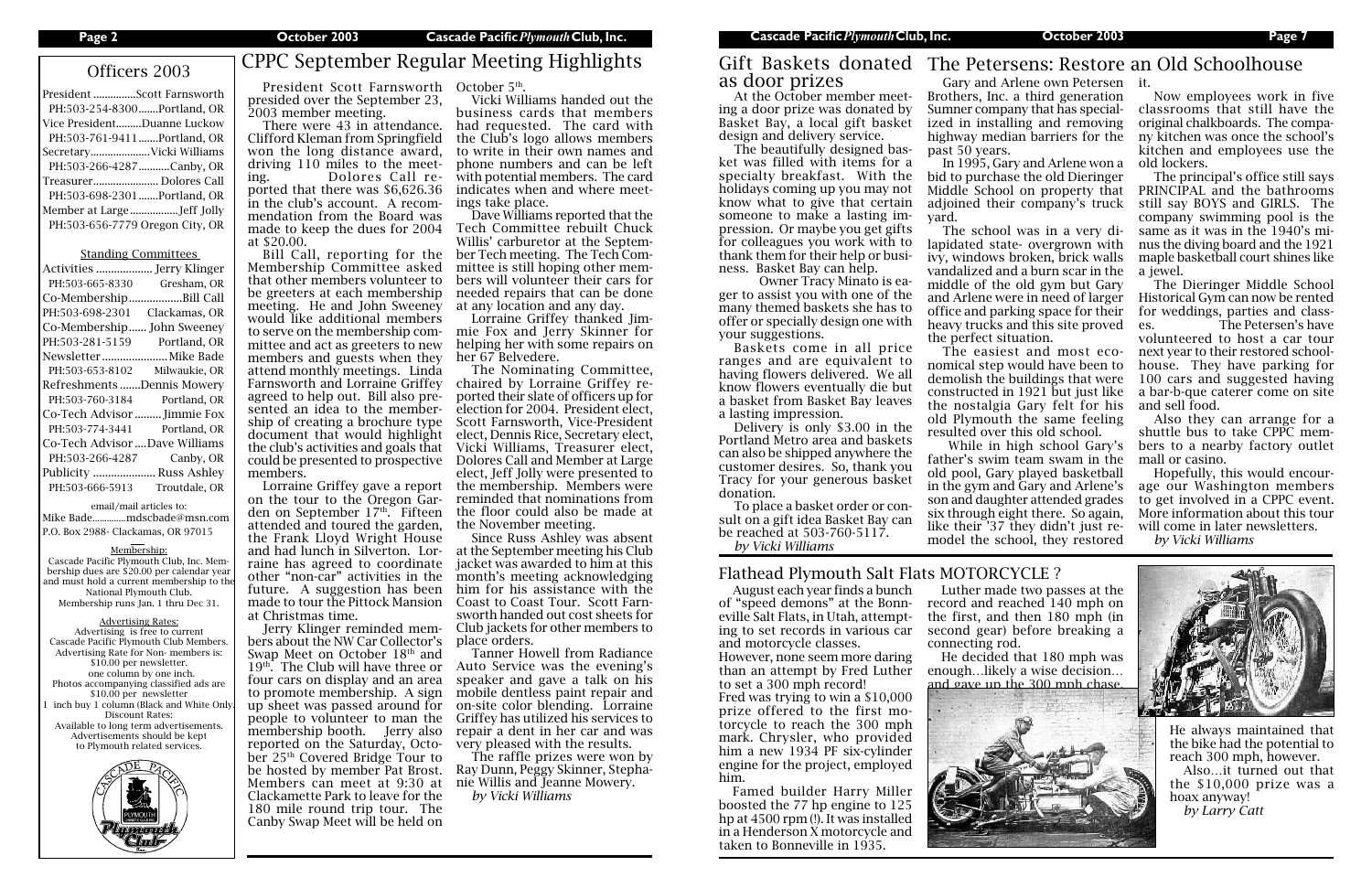#### **Page 6 October 2003 Cascade Pacific***Plymouth***Club, Inc. Cascade Pacific***Plymouth***Club, Inc. October 2003 Page 3**

## Upcoming CPPC "Non-Car" Activities

### Introducing CPPC 2004 Officer Candidates,

If you have not heard, at the November annual membership meeting of the Cascade Pacific Plymouth Club the membership will vote on the slate of officers which will direct the club during 2004.

At the August membership meeting CPPC members, John Sweeney, Barbara Rice, Dave Williams and Lorraine Griffy volunteered to be on the officer Nominating Committee to find perspective officer canidates to guide the club in 2004. During the same meeting, Scott Farnsworth, Dennis Rice,

Vicki Williams, Dolores Call and Jeff Jolly have generously let themsleves be nominated to be officers for 2004.

 Other interested parties who would like to get more involved in the direction of the club are encouraged to tender their nominations to be officers.

The following is an excerpt from the clubs bylaws.

8.3 Additional Nominees *Additional nominees for any of the officer/director positions or the At Large Member position may be made from the floor at the annual members meeting, providing the nominee is present and confirms his/her willingness to serve. To be eligible such nominee must be a member or associate member of the Club. The President shall make the final determination of the validity and sufficiency of such membership and such candidate's* 

The "non-car" event committee met recently at Mindy Benfield's home in Mulino to plan some upcoming events.

The committee decided to call themselves the "Mayflowers" since they seem to be setting sail in a different direction from the Club's other "car-related" events. The "Mayflower" is also the symbol on many Plymouth models. The first event planned will be a trip to Portland's "Singing Christmas Tree". This will either be Monday, December 1<sup>st</sup> or Wednesday, December 3rd. The show starts at 7:00 but the plan is to meet at the Mall 205 Newport Bay at 5:00 for happy hour and then carpool to Keller Auditorium from there.

The membership voted to keep the annual dues amount to \$20.00 annually.

We will know more at the October member meeting and would like people to sign up then as tickets go fast. Tickets will be \$10 or \$15.00 for upper balcony.

If you can't make the October meeting please call Lorraine Griffey if you would like to attend. The second activity will be on Wednesday, December  $17<sup>th</sup>$  and is a trip to the Pittock Mansion to see it decorated for Christmas. Cost to tour is \$5.00 (\$4.50 for seniors) and it is in the Entertainment Book so anyone with an Entertainment coupon can split with someone else.

The plan is to meet at Linda Farnsworth's at 11:00 and then go to lunch before touring the mansion. Sign up sheets will be at the October member meeting.

A tour of the Oregon Garden on 9/17/03 was arranged to attract more of the ladies to come out and get acquainted with the other members in the hopes of encouraging them to come to the meetings and other events.

Having some men want to join in was a bonus. Fifteen from the club participated in a great day of touring the Oregon Garden



# Oregon Garden Tour

and the Gordon House, which was designed by Frank Lloyd Wright and his only building open to the public in the Pacific Northwest.

Those from the north met at Vicki Williams for a continental breakfast and then joined the rest of the group in Silverton to start the tour. Virginia Dunn, who is also a volunteer for the Oregon Gardens, served as our tour guide and showed us the marvelous garden as we visited along the way.

After touring the Gordon House we went to lunch at the Open Door in Silverton. Participants were: Jeanette Dimick, Virginia Dunn, Ann & Jerry Klinger, Les & Nancy Conner, Chuck & Stephanie Willis & Stephanie's mom, Joan, Barbara Rice, Linda Farnsworth, Vicki Williams, Ruth DeSantis, Mindy Benfield, and Lorraine Griffey. A great day was had by all! *Photos and article by Lorraine Griffey* 

*& Stephanie Willis*

## Membership Dues voted on at October Meeting

CPPC Membership dues for 2004, were re-established by the membership at the October meeting. President Scott Fansworth reported that financially the club was in good shape and that there was no need to increase the annual membership dues and recommended thatdues remain at \$20.00.

### Reminder: Membership Dues Deadline

Reminder to CPPC members your 2004 dues need to be paid by no later than  $1/01/03$ , to remain in good standing as a CPPC member. New membership applications will be sent out in the November club newsletter so to continue to receive your club newsletters send in your Application as soon as possible.

### National Membership Dues - Reminder

A reminder to all CPPC members that you also need to keep you national Plymouth membership current to be a member in good standing with the Cascade Pacific Plymouth Club.

If you are receiving your magazine, rest assured you are an active member. Check your magazine mailing label to see your expiration date and send in your national dues as necessary.

For those of you who have never joined the National Club you are missing out on a great magazine and it is a requirement of our Club's charter. Enjoy.

The Annual Membership Meet-November 25th.

Last year the Potluck was a big success a very enthusiastic crowd coming together with 52 people attending for some good conversation and light hearted fun.

ing an Potluck will be held on around at the October meet-A sign up sheet was passed ing for members to bring main dishes, salads desserts, etc for the potluck.

At the October meeting, CPPC club member Sue Nilsen once again has volunteered to organize the menu items and details for the potluck.

### Annual Potluck and Membership Meeting

Eating utensils and drinks will be provided by the club.

If you were unable to be at the October meeting you can reach Sue Nilsen at 503-663-7556.

We hope to see as many of you as possible, see you there.

At the October membership meeting CPPC member Bill Call announced that once again he will make his shop available to collect donated parts for the club to sell at the upcoming the annual April 2004 Portland Swap Meet. The Plymouth Club usually purchases two booths at the swap meet.

One booth to recruit new members for the club and a second booth to sell car parts. If you have unwanted car parts you would like to donate to the club, that could be sold.

Bill says to start collecting your extra parts and when it gets closer to the Swap meet date he will open up his shop in Milwaukie, OR as a collection place.

Last year the Swap Meet was a big success and there were lots of contacts, which resulted in several new members and some good publicity for the club.

If you have items to be donated you call contact Bill Call at 503- 698-2301



### Save your Unwanted Parts, for the Portland Swap Meet

### Wear your Name Tags

Starting immediately you will need to wear your name tags at the monthly meeting to be eligible for door prizes.

So look in your coat pockets and the place where you put your car keys to find your CPPC member name tags.

Nancy and Les Conner take a minute to rest.



Everyone seem to enjoy the variety of plants and landscaping on the tour.



weather for a tour.



With the number of smiling faces I would say the Oregon Garden tour was a success.